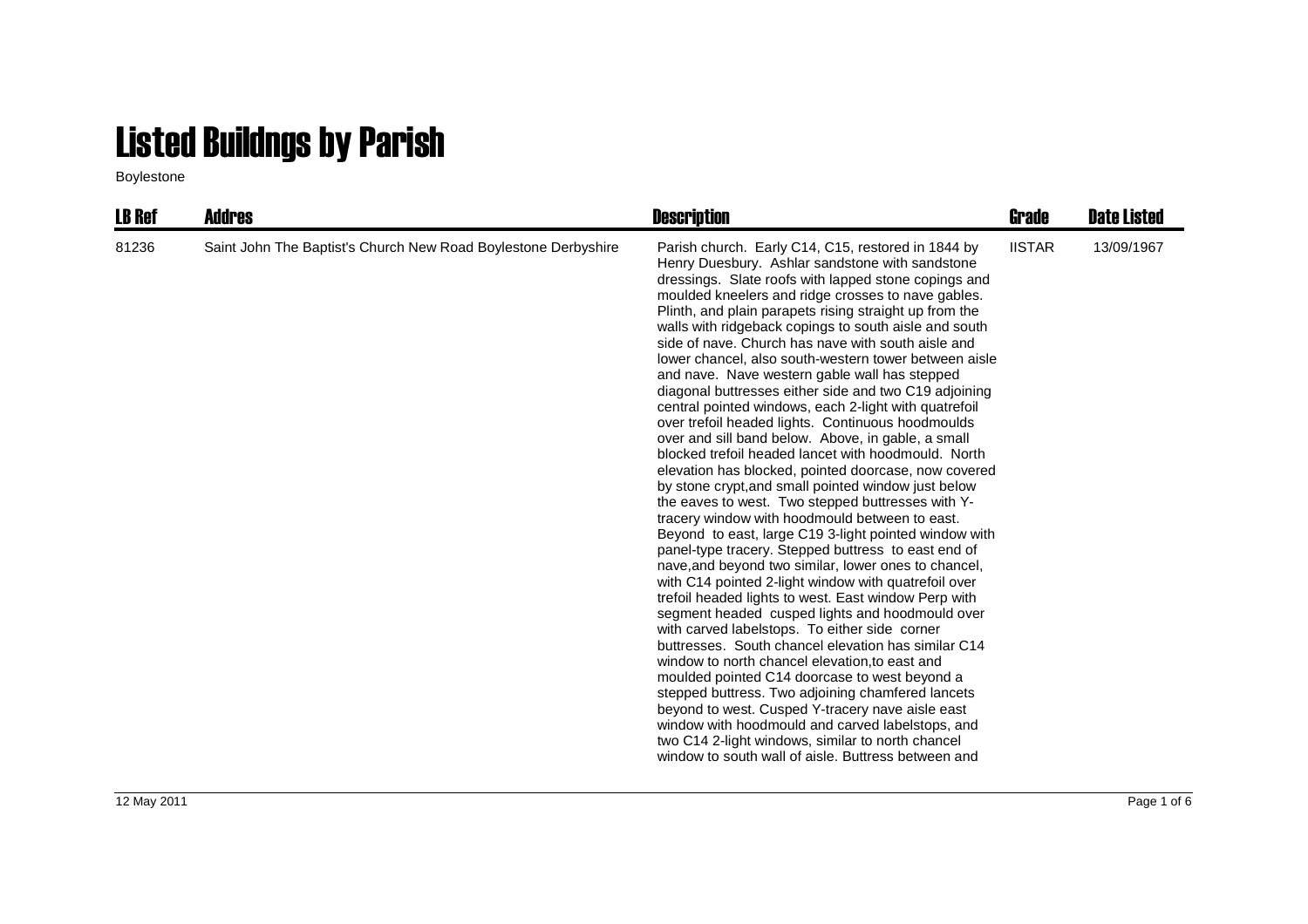| <b>LB Ref</b> | Addres | <b>Description</b>                                                                                                                                                                                                                                                                                                                                                                                                                                                                                                                                                                                                                                                                                                                                                                                                                                                                                                                                                                                                                                                                                                                                                                                                                                                                                                                                                                                                                                                                                                                                                                                        | Grade | <b>Date Listed</b> |
|---------------|--------|-----------------------------------------------------------------------------------------------------------------------------------------------------------------------------------------------------------------------------------------------------------------------------------------------------------------------------------------------------------------------------------------------------------------------------------------------------------------------------------------------------------------------------------------------------------------------------------------------------------------------------------------------------------------------------------------------------------------------------------------------------------------------------------------------------------------------------------------------------------------------------------------------------------------------------------------------------------------------------------------------------------------------------------------------------------------------------------------------------------------------------------------------------------------------------------------------------------------------------------------------------------------------------------------------------------------------------------------------------------------------------------------------------------------------------------------------------------------------------------------------------------------------------------------------------------------------------------------------------------|-------|--------------------|
|               |        | diagonal buttresses to either corner of aisle. To west-<br>end of aisle is a three stage C19 tower, with chamfered<br>four-centred arched doorcase under continuous<br>hoodmould to west. Attached to south, a projecting<br>staircase turret with similar doorcase to south and<br>small slit windows over. Above, trefoil headed lancets<br>to all sides with continuous sill band and clockface<br>over southern lancet. In third stage each side has two<br>chamfered adjoining louvred lancet bell openings with<br>continuous hoodmoulds and flanking pilasters.<br>Moulded eaves cornice over and scooped pyramidal<br>stone spire with lucarnes to each side. Interior has<br>early C14 two bay rcade with double chamfered<br>arches and polygonal piers with moulded capitals and<br>bases. C19 pointed chancel arch with attached<br>columns and moulded capitals. C19 roofs to chancel<br>and nave except for C16 tiebeam with carved central<br>boss in nave and part of the original tiebeam in<br>chancel incorporated in newer roof, inscribed with date<br>1595. Chancel has C19 stained glass east window,<br>c1888 carved oak reredos, deeply moulded pointed<br>C14 tomb niche with hoodmould to north and small<br>chamfered piscina to east wall. 1844 box pews to<br>north side of nave and later C19 pews to south. Mid<br>C20 timber screen to west end of nave, making<br>separate vestry. C14 octagonal font and various stone<br>wall memorials in chancel and nave, including one of<br>c1778 to Thomas Chawner and family to north side of<br>nave. Listed for Group Value. |       |                    |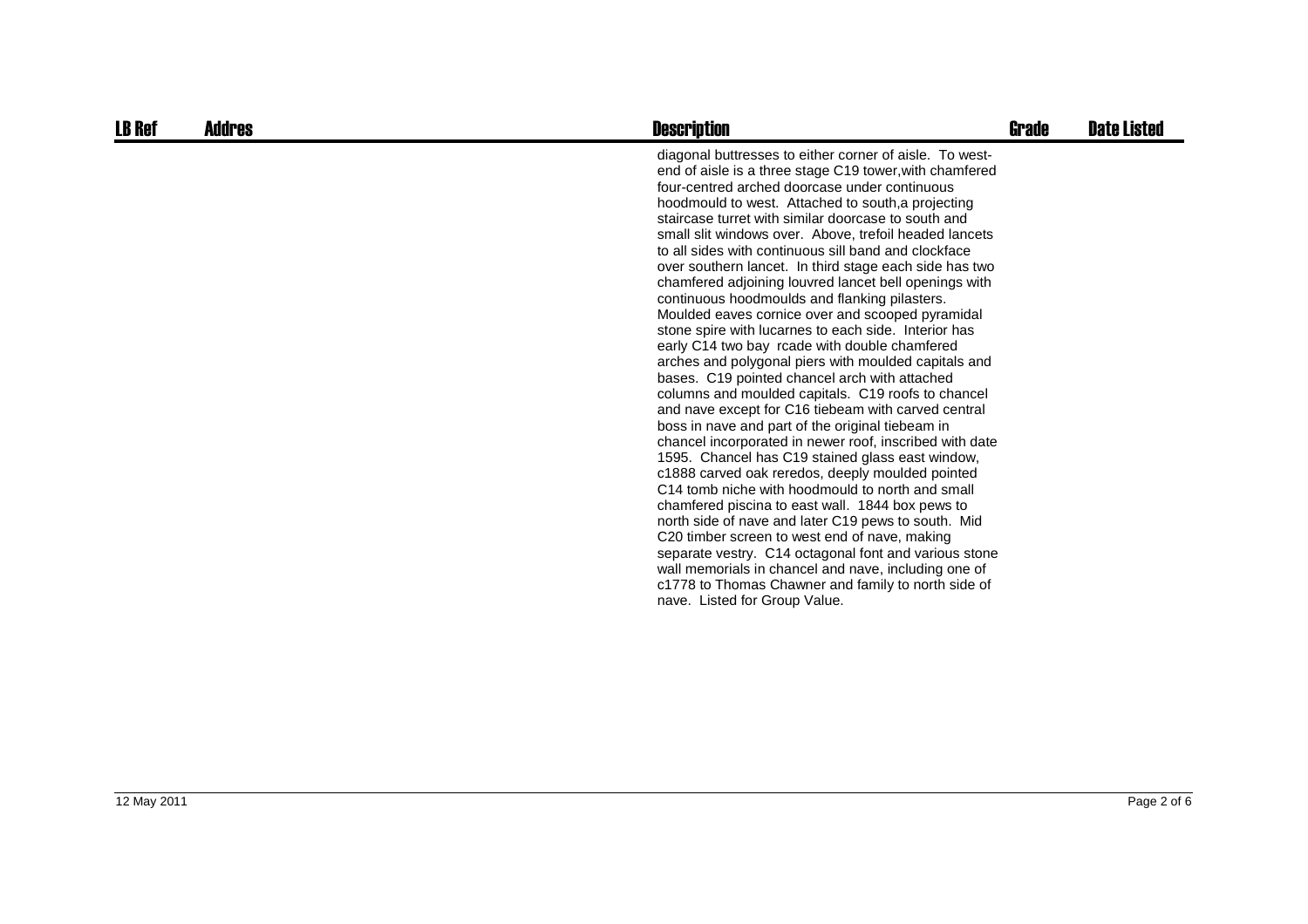| <b>LB Ref</b> | <b>Addres</b>                                               | <b>Description</b>                                                                                                                                                                                                                                                                                                                                                                                                                                                                                                                                                                                                                                                                                                                                                                                                                                                                                                  | <b>Grade</b> | <b>Date Listed</b> |
|---------------|-------------------------------------------------------------|---------------------------------------------------------------------------------------------------------------------------------------------------------------------------------------------------------------------------------------------------------------------------------------------------------------------------------------------------------------------------------------------------------------------------------------------------------------------------------------------------------------------------------------------------------------------------------------------------------------------------------------------------------------------------------------------------------------------------------------------------------------------------------------------------------------------------------------------------------------------------------------------------------------------|--------------|--------------------|
| 81237         | Little Hassett New Road Boylestone Derbyshire DE6 5AB       | Two cottages, now one cottage. Early C19 with minor<br>C20 alterations. Painted brick with brick dressings<br>and plain tile roof, with brick ridge and western gable<br>stack. Single storey plus garrets, two bays. To east,<br>3-light leaded casement window under segment head,<br>with C20 glazed door under similar head to west.<br>Beyond, a small C20 circular window with carved semi-<br>circular hood with angel head label stops, and another<br>C20 glazed door under original segment head. To far<br>west, a further 3-light leaded casement window under<br>segment head. East gable wall has queen post roof<br>truss exposed to top, Interior has chamfered beams,<br>quarry tile floors and C18 style carved fireplace<br>inserted in C20. Included for group value only.                                                                                                                      | - II         | 19/07/1985         |
| 81238         | Mount Pleasant Malthouse Lane Boylestone Derbyshire DE6 5AB | House. C17, refronted in C18, with minor C20<br>alterations. Box timber framing with wattle and daub<br>and brick nogging on stone plinth, refronted in red<br>brick with brick dressings. Plain tile roof with central<br>brick ridge stack and brick side wall stack. Two<br>storeys, two bays with single storey bay to west, and<br>C20 outshut to rear. Lobby entrance plan. Central<br>doorcase under segment head with C18 glazed<br>panelled door. To either side 3-light timber casement<br>windows under segment heads, that to west lowered in<br>C19. Above, two 3-light casement windows to eaves.<br>East gable wall has exposed timber frame with brick<br>nogging. Where outshut has been added to rear,<br>original wattle and daub plasterwork still visible.<br>Interior has original stone bracketed fireplace to<br>ground floor west room and original staircase to back<br>of chimney stack. | Ш            | 19/07/1985         |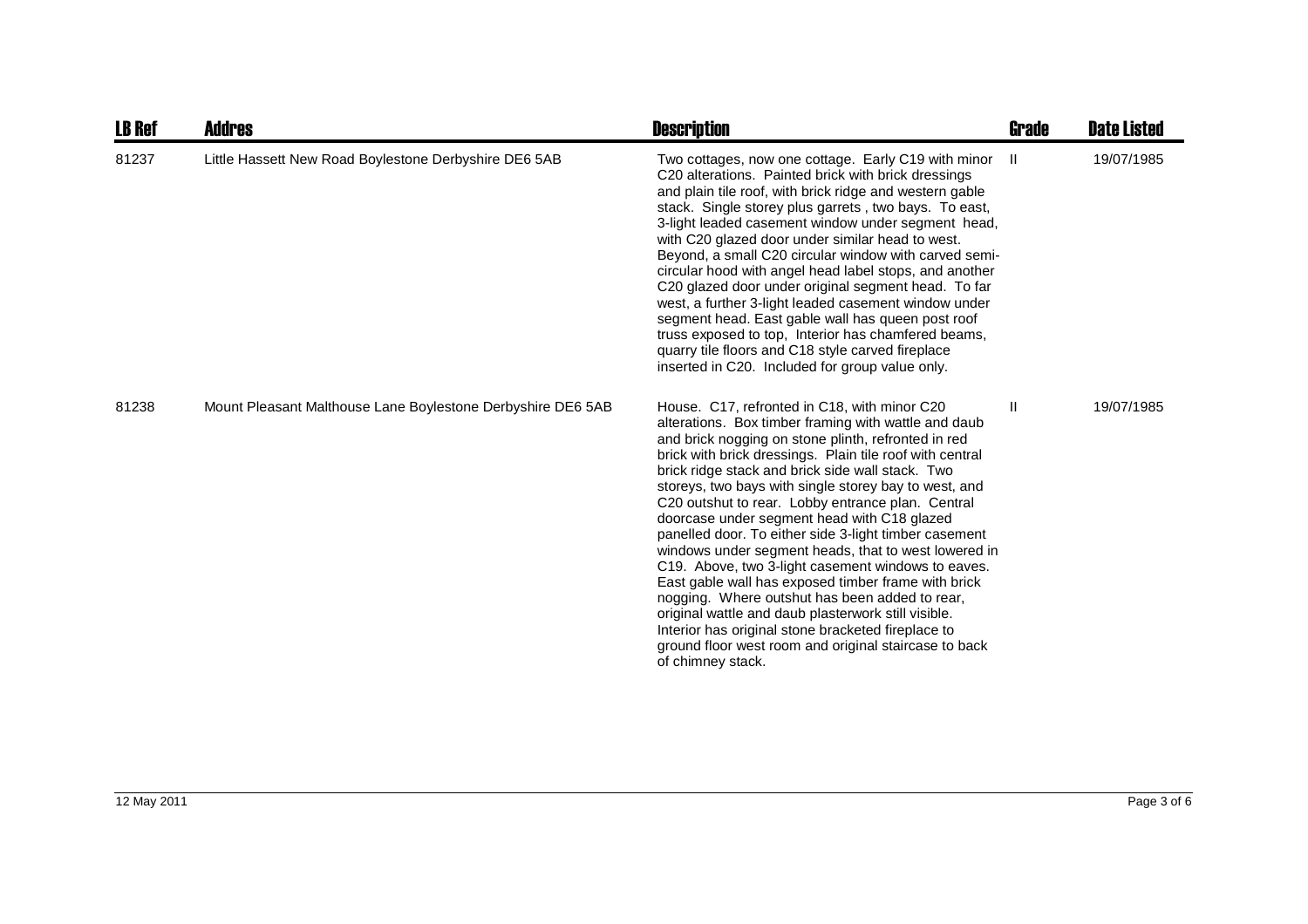| <b>LB Ref</b> | <b>Addres</b>                                            | <b>Description</b>                                                                                                                                                                                                                                                                                                                                                                                                                                                                                                                                                                                                                                                                                                                                                                                                                              | <b>Grade</b> | <b>Date Listed</b> |
|---------------|----------------------------------------------------------|-------------------------------------------------------------------------------------------------------------------------------------------------------------------------------------------------------------------------------------------------------------------------------------------------------------------------------------------------------------------------------------------------------------------------------------------------------------------------------------------------------------------------------------------------------------------------------------------------------------------------------------------------------------------------------------------------------------------------------------------------------------------------------------------------------------------------------------------------|--------------|--------------------|
| 81239         | Rose And Crown Chapel Lane Boylestone Derbyshire DE6 5AA | Public house. Early C18 with early C19 addition and<br>C20 alterations. Painted brick with brick dressings<br>and plain tile roof with ridge and west gable brick<br>stacks, and sawtooth eaves band. Four bays, two<br>storeys but eastern two bays lower and early C18 with<br>lobby entrance plan. This eastern section has off-<br>centre, segment headed doorcase with C20 door, and<br>C20 casement under original segment head to east.<br>Similar 3-light window to west. Above, two low<br>casement windows, that to east 3-light, that to west 2-<br>light. Attached to west early C19 addition with C20<br>door under original segment head to east and a 3-light<br>casement window under similar head to west. Above,<br>two 3-light flat head casement windows. Early C18<br>part has original inglenook fireplace and oak beams. | H.           | 19/07/1985         |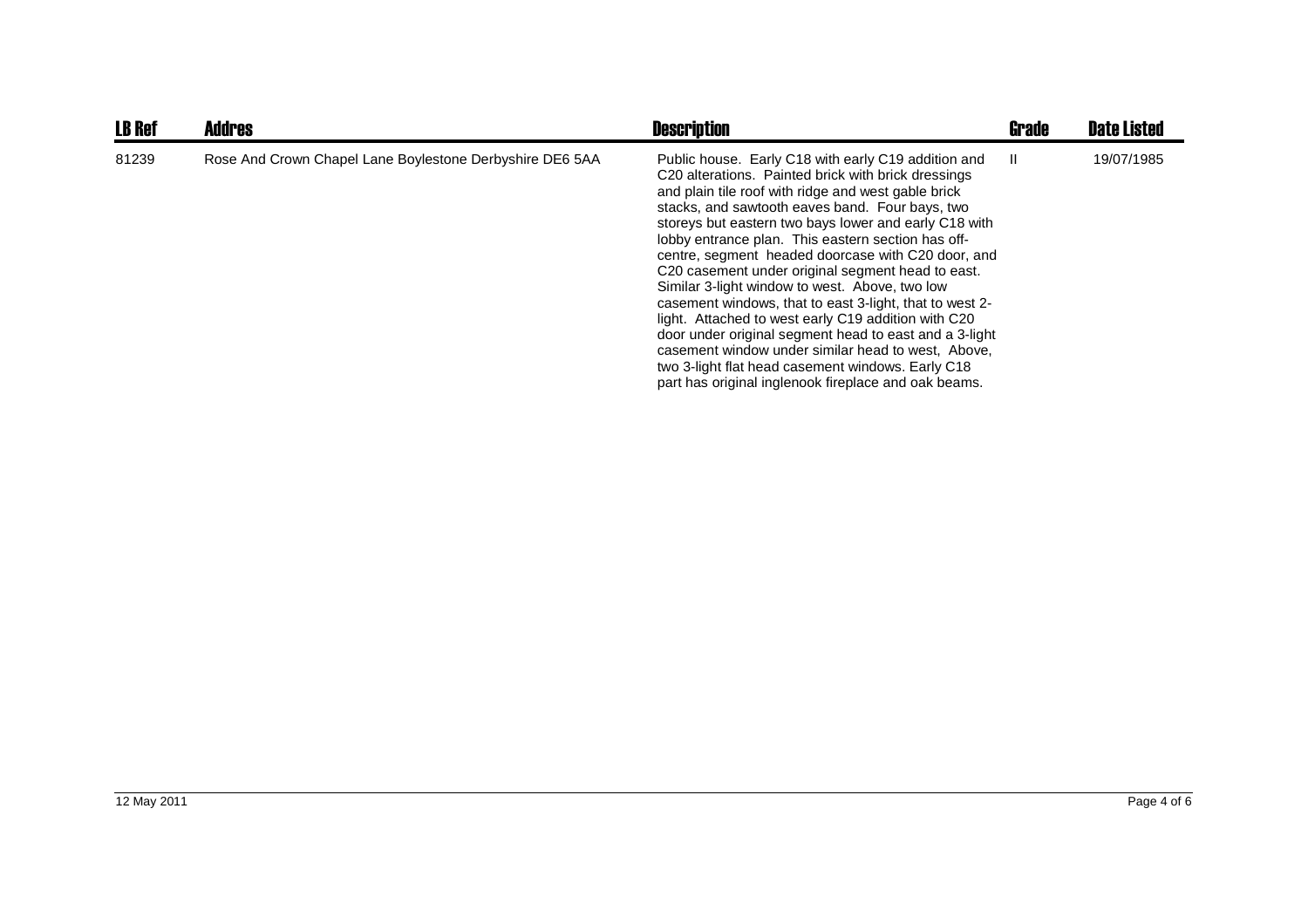| <b>LB Ref</b> | <b>Addres</b>                                                   | <b>Description</b>                                                                                                                                                                                                                                                                                                                                                                                                                                                                                                                                                                                                                                                                                                                                                                                                                                                                                                                                                                                                                                                                                                                                                    | <b>Grade</b> | <b>Date Listed</b> |
|---------------|-----------------------------------------------------------------|-----------------------------------------------------------------------------------------------------------------------------------------------------------------------------------------------------------------------------------------------------------------------------------------------------------------------------------------------------------------------------------------------------------------------------------------------------------------------------------------------------------------------------------------------------------------------------------------------------------------------------------------------------------------------------------------------------------------------------------------------------------------------------------------------------------------------------------------------------------------------------------------------------------------------------------------------------------------------------------------------------------------------------------------------------------------------------------------------------------------------------------------------------------------------|--------------|--------------------|
| 81240         | Badgers Green Sappertonfield Lane Boylestone Derbyshire DE6 5AB | Vicarage, now house. Mid C18 with alterations in<br>1857 and C20. Painted brick with painted stone<br>dressings and first floor band. Mid C19 graduated<br>slate roof with overhanging eaves, brick gable end<br>stacks and moulded cornice. Two storeys plus garrets<br>, L-plan and three bays. Central doorcase with double<br>keystoned wedge lintel, now covered by open timber<br>C19 gabled porch, and with C19 glazed door and<br>overlight. To either side, mid C19 canted bay windows<br>with glazing bar sashes. Above three glazing bar<br>sashes under incised wedge lintels with double<br>keystones. Louvred shutters to each window.<br>Attached to north west various later additions.<br>Attached to south-east a mid C19 addition with<br>tripartite glazing bar sash in moulded shouldered<br>surround. Beyond a C19 conservatory. Interior has<br>turned baluster C18 staircase through two floors, with<br>ball pendentives to upper part, and raised and fielded<br>panelled doors. C19 addition to north has complete<br>bread oven to one room and outside the north door is<br>an elaborate cast iron hand pump. Listed for Group<br>Value. | Ш            | 19/07/1985         |